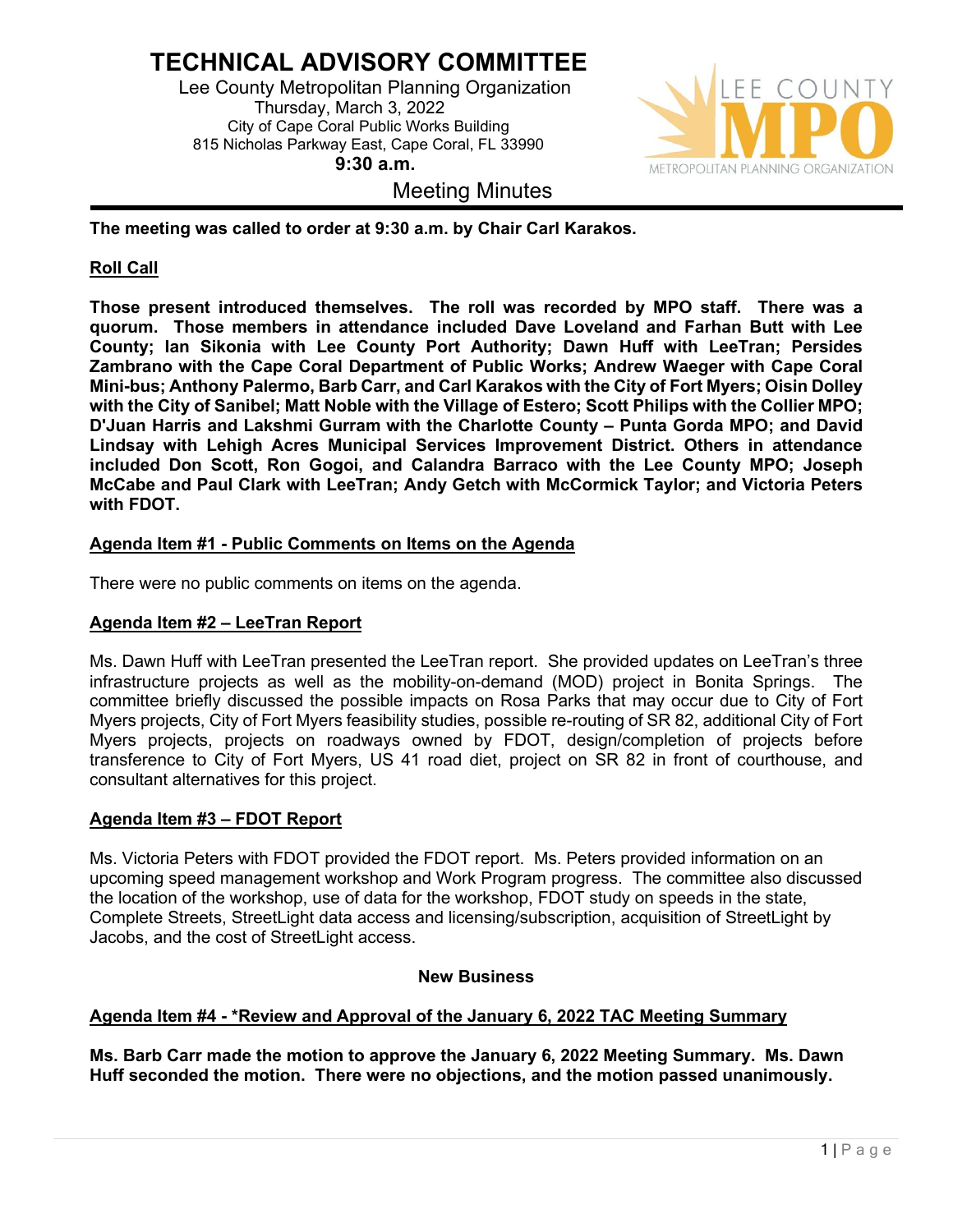## **Agenda Item #5 - \*Review and Approval of a TIP Amendment to add Transit Bus Replacements to FY 2021/2022**

Mr. Don Scott presented this agenda item to amend the Transportation Improvement Program (TIP) to add a transit project to cover the replacement of four buses in the current fiscal year. The new TIP sheet was attached to the agenda packet, posted to the MPO website, and shown as a slide at the meeting. Mr. Scott noted the current FY 2022 through FY 2026 Transportation Improvement Program (TIP) is being amended to add a transit project for bus replacements in the current fiscal year. He said the replacement of four buses is consistent with LeeTran's bus replacement needs. The committee discussed impacts from Covid on prices and delivery schedules, electric buses, and electric vehicle grants.

### **Mr. Scott Philips made the motion to approve the TIP amendment to add Transit Bus Replacements to FY 2021/2022. Mr. Dave Loveland seconded the motion. There were no objections, and the motion passed unanimously.**

## **Agenda Item #6- \*Review and Approval of Transit Performance Measures**

Mr. Ron Gogoi introduced this agenda item to review LeeTran's Transit Asset Management Plan (TAMP) and Public Transportation Agency Safety Plan (PTASP) Performance Targets for FY 2022 and recommend MPO adopt a resolution supporting the Targets. Mr. Gogoi began a Power Point presentation that included a slide on the target setting process. He then introduced Mr. Joseph McCabe and Mr. Paul Clark with LeeTran. Mr. McCabe continued the Power Point presentation with slides on an overview of the targets, the adopted safety targets, short/long term goals, and transit asset management performance measures. The full presentation can be viewed here: <https://leempo.com/wp-content/uploads/Agenda-6.Transit-Performance-Targets.pdf>The committee discussed definition/categories of safety events, National Transit Database, facilities targets, replacement of fleet vehicles, analysis of data for improvements, hazard reporting, acceptable risk levels, registry, reduction of risks, and conversion of First and Second Streets in Fort Myers. Chair Karakos asked if there was further discussion. There was none. He then asked for a motion.

### **Mr. Dave Loveland made the motion to approve the LeeTran Transit Performance Measures. Ms. Persides Zambrano seconded the motion. There were no objections, and the motion passed unanimously.**

# **Agenda Item #7 - \*Endorsement of USBR15 Bicycle Route Through Lee County**

Mr. Gogoi presented this agenda item to recommend that the MPO Board adopt a resolution endorsing the expansion and designation of USBR 15 through Lee County. Mr. Gogoi provided a Power Point presentation that included slides with information on the existing/proposed route maps, application process, proposed route through Lee County, local government support, and support in other counties. His presentation can be viewed here: [https://leempo.com/wp](https://leempo.com/wp-content/uploads/Agenda-7.USBR-15-FL.pdf)[content/uploads/Agenda-7.USBR-15-FL.pdf](https://leempo.com/wp-content/uploads/Agenda-7.USBR-15-FL.pdf) The committee discussed signage, maintenance, requirements, SUN Trail alignment, flexibility of altering route, route to Miami, safety measures, route target of experienced bicyclists, vetting through BPCC, route through downtown Fort Myers, traffic volumes, example in Cape Coral, FDOT involvement, AASHTO and Adventure Cycling involvement, and route in other parts of the United States. Mr. Gogoi asked if there was further discussion. There was none. Chair Karakos asked if there was a motion.

**Mr. Scott Philips made the motion to endorse a resolution of USBR 15 bicycle route alignment through Lee County. Ms. Persides Zambrano seconded the motion. There were no objections, and the motion passed unanimously.**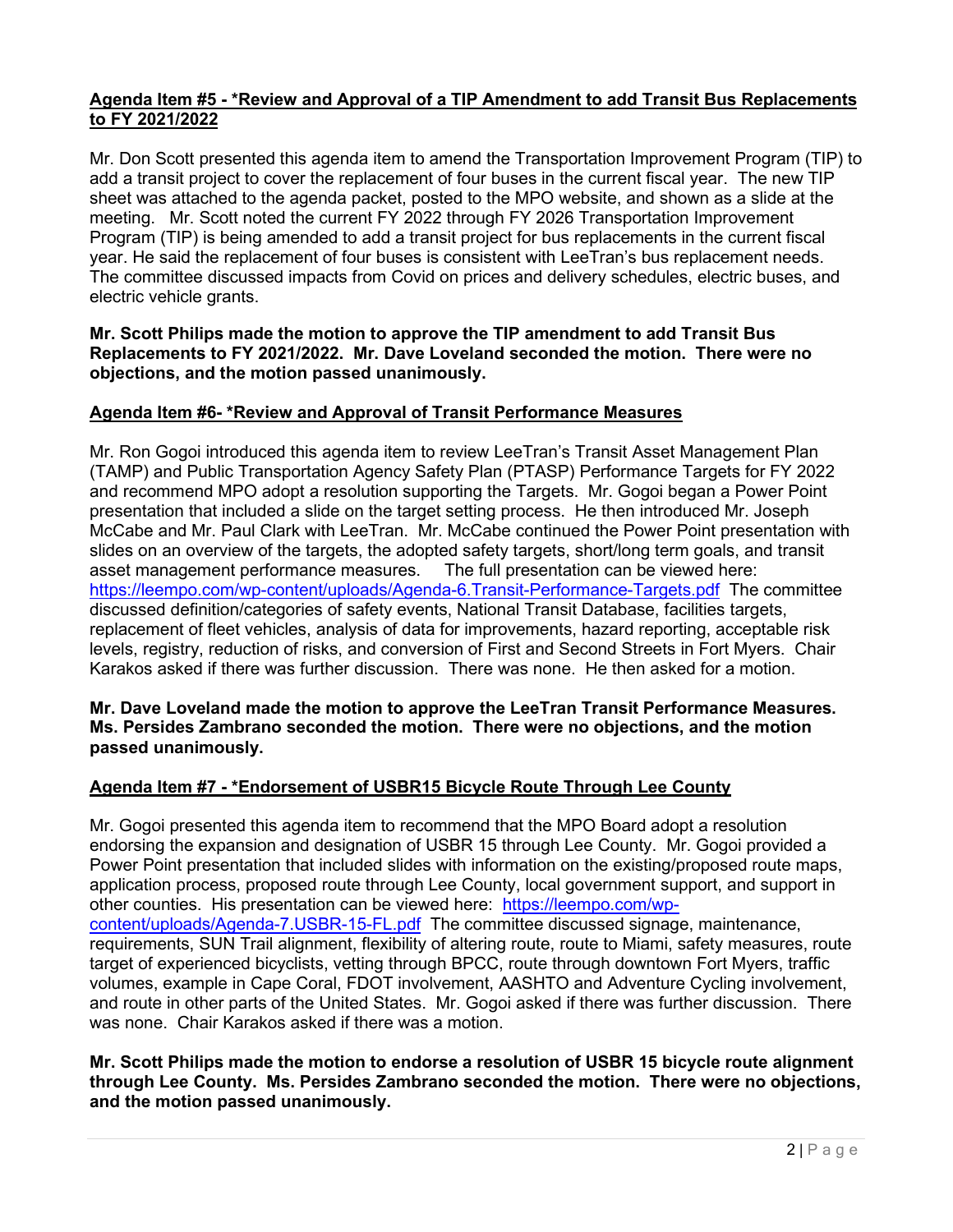### **Agenda Item #8 - +Review and Provide Comments on the Draft FY 2022/2023 & FY 2023/2024 Unified Planning Work Program**

Mr. Scott presented this agenda item to review and provide comments on the draft tasks included in the FY 2022/2023 and FY 2023/2024 Unified Planning Work Program. He reviewed the UPWP draft including planning funds, other funds, and apportionments. The committee discussed carbon reduction funds, application process, FDOT guidance, electric chargers, agreement with LeeTran, challenges of new UPWP format from FDOT, discretionary funds, RAISE grants, FDOT support/consistency letters, technical assistance, grant training, electric vehicle charging program, electric vehicle discretionary funding, active transportation plan, Cape Coral Evacuation study funding amount, and Pine Island Road projects. Mr. Scott said any comments or changes could be emailed to him. Chair Karakos asked if this was an action item. Mr. Scott replied no.

## **Agenda Item #9 - Summary of the Joint Lee and Charlotte-Punta Gorda MPO Boards Meeting Items and Discussion**

Mr. Scott presented this agenda item to provide a summary of the February 18, 2022 Joint Meeting items and Board discussion for the committee. He provided a Power Point presentation that included slides with information on TRIP priorities, I-75 Connect Studies, Burnt Store Road corridor, SR 31 projects, I-75 Purple Heart Highway, and Joint Regional Coordination. His entire presentation can be viewed here: [https://leempo.com/wp-content/uploads/Agenda-9-Joint-Charlotte-Punta-Gorda-MPO](https://leempo.com/wp-content/uploads/Agenda-9-Joint-Charlotte-Punta-Gorda-MPO-and-Lee-MPO-Board.pdf)[and-Lee-MPO-Board.pdf](https://leempo.com/wp-content/uploads/Agenda-9-Joint-Charlotte-Punta-Gorda-MPO-and-Lee-MPO-Board.pdf) The committee discussed the Burnt Store Road projects, truck parking at closed rest area in Charlotte County, staff changes/promotions at FDOT, roundabout on SR 31, cost increases for projects, regional coordination and agreements, and current regional organization issues.

## **Other Business**

## **Agenda Item #10 - Public Comments on Items not on the Agenda**

There were no public comments on items not on the agenda.

#### **Agenda Item #11 – Announcements**

Mr. Scott announced there would be a Federal Highways Certification Review meeting on March 15 with both virtual and in-person options. The committee then discussed photographs of several Cape Coral projects that Ms. Zambrano emailed to Mr. Scott to show to the committee.

#### **Agenda Item #12 - Topics for next meeting**

Mr. Scott noted the next meeting would be held in May. Topics suggested for next meeting included approval of the UPWP, review of the draft TIP, and review of the updated priorities.

#### **Agenda Item #13 - Information and Distribution Items**

The information and distribution items included a legislative tracking spreadsheet and an appropriations project request matrix.

### **The meeting was adjourned at 11:06 a.m.**

**An audio recording of the entire meeting can be accessed here: [https://soundcloud.com/user-](https://soundcloud.com/user-390911534/03-03-2022-tacwma?utm_source=clipboard&utm_medium=text&utm_campaign=social_sharing)[390911534/03-03-2022](https://soundcloud.com/user-390911534/03-03-2022-tacwma?utm_source=clipboard&utm_medium=text&utm_campaign=social_sharing) [tacwma?utm\\_source=clipboard&utm\\_medium=text&utm\\_campaign=social\\_sharing](https://soundcloud.com/user-390911534/03-03-2022-tacwma?utm_source=clipboard&utm_medium=text&utm_campaign=social_sharing)**